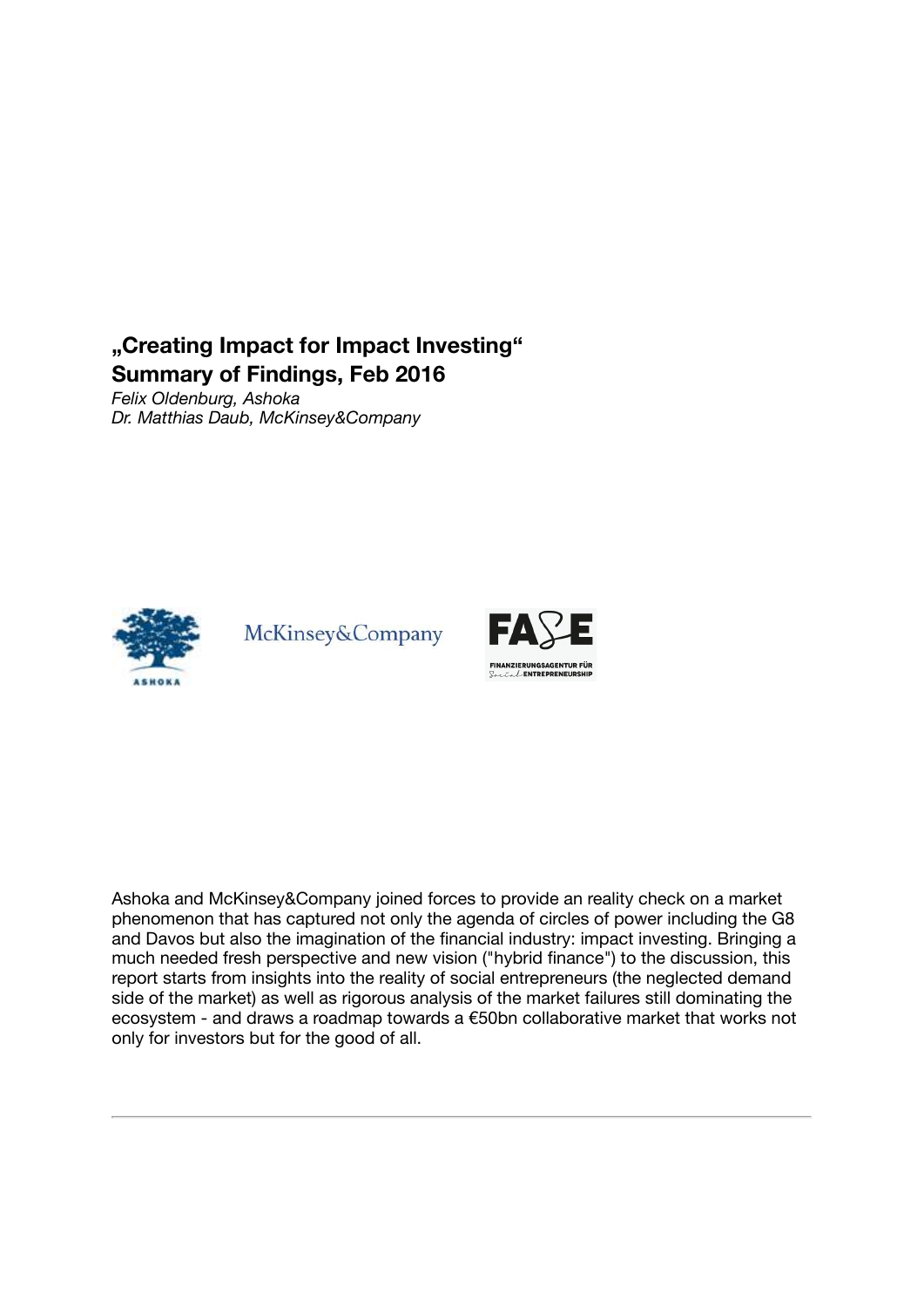## 1. The huge promise

It sounds compelling: Many social problems can be solved my market mechanisms. The social entrepreneurs behind such solutions have risen from obscurity to dominant trend in the citizen sector and philanthropy across Europe. Solving social problems at scale while using markets to create the necessary inputs not only sounds good, it has also proven to work in many cases. Whereas the field has enjoyed early support from leading individual "venture" philanthropists, there is now a tide of support from governments across Europe competing around social innovation strategies. Even businesses are beginning to invest in social innovation as predictors of future markets (see [this Harvard Business Manager](http://www.harvardbusinessmanager.de/blogs/ashoka-studie-ueber-sozialunternehmer-a-1041187.html) article based on another Ashoka/McKinsey study).

With social entrepreneurship maturing quickly, the financial industry has started to take notice - especially in the face of an abundance of capital in the financial markets looking for returns beyond paltry interest rates. Predictions indicating that there could be a market as big as [\\$60bn today](https://thegiin.org/impact-investing/need-to-know/) or even [\\$1trn by 2020](http://blueandgreentomorrow.com/features/why-impact-investment-could-soon-be-a-trillion-dollar-industry/) have spurred many reports and events by private banks, researchers, and former investors-turned-dogooders. What could be better than the promise of revenues, reputation and redemption at the same time?

## 2. The sobering reality

The reality, though, is very different. A recent [Bertelsmann Foundation study](https://www.bertelsmann-stiftung.de/en/publications/publication/did/impact-investing-in-deutschland/) revealed the total assets invested in so-called impact investments to be only €70m in Germany. Even though the market is in an early stage, both size and trajectory are disappointing at one tenth of one percent of the socially responsible investment market, which in turn is only one percent of institutional investments.

Not more than €5m per year actually flow to social entrepreneurs. Compared to their other income flows, the promised new inflow of funding (unrestricted, in contrast to most government of foundation money) looks more like a drizzle.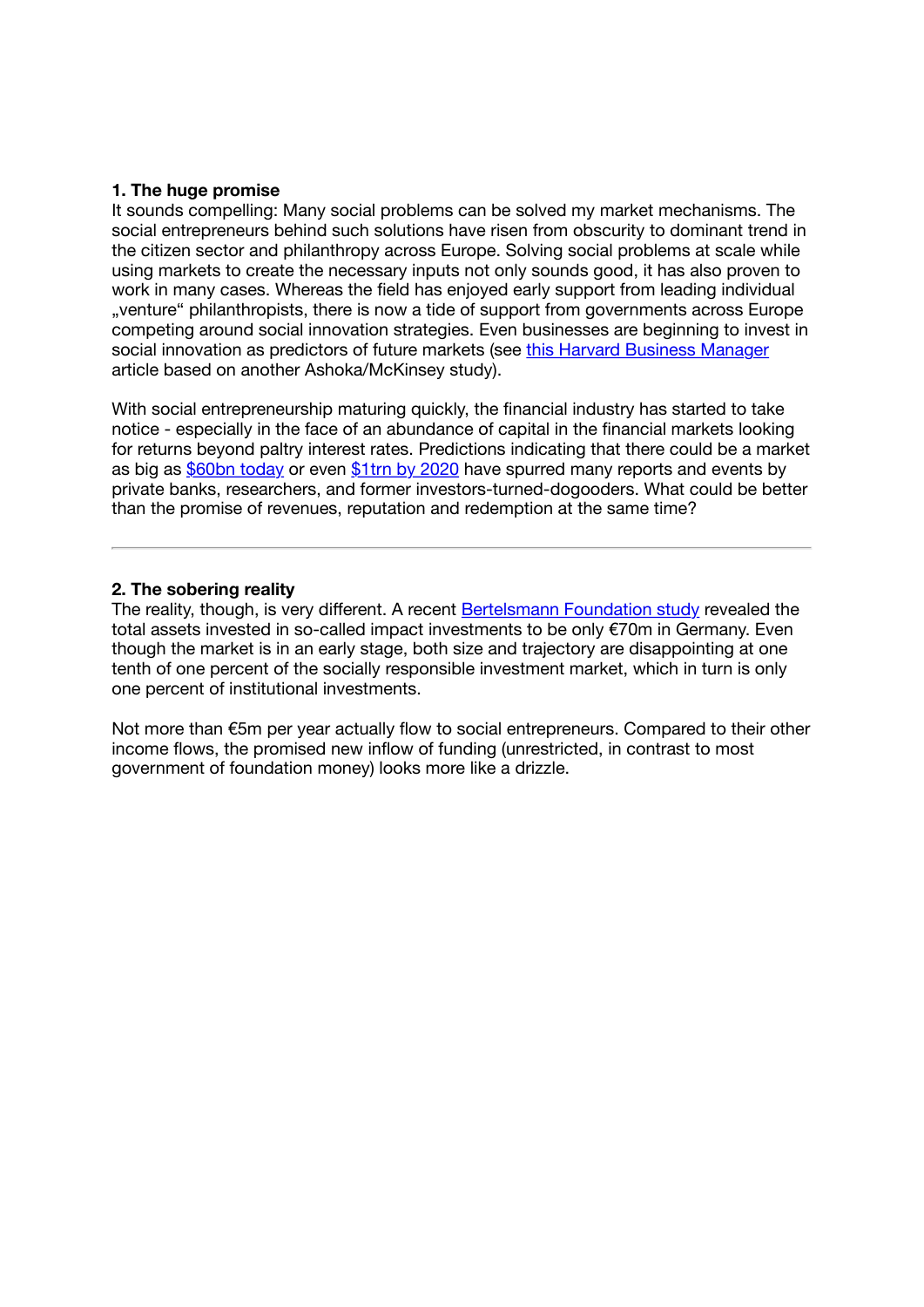

1 Total financial assets of institutions in 2014, excluding intangible assets and short term assets (estimation by McKinsey Global Growth Cube)

2 Sustainable investments and mandates, AuM in 2014 (estimation by FNG Marktbericht Nachhaltige Geldanlage 2015)

3 German impact investing funds and deals primarily invested in Germany in 2015, foundations not registered (own estimation)

Social entrepreneurship experts now fear that the lack of good examples may cause investors to lose interest. In an even worse scenario, social entrepreneurs could change their existing business models to make themselves more attractive for impact investors, compromising on impact for their beneficiaries or even alienating existing philanthropic supporters in return - in the hope of tapping into impact investment funds that do not exist or are too expensive for them. In the worst scenario, opportunistic intermediaries could misuse the label "impact investing" to repackage investments without any positive social impact.

#### 3. The broken pipeline

What is the reason for this market failure? An in-depth study of supply and demand undertaken by Ashoka and McKinsey&Company reveals a complex network of mostly broken market connections, or pipelines.

In a functioning market, financing options exist for every stage of the business life cycle. In social entrepreneurship financing, in contrast, many social purpose organisations with potential to break even or turn small profits face a broken pipeline (sometimes referred to as "valley of death") early on in their growth. Funding above €100,000 and below €500,000 is very rarely available for them, resulting in stagnating development or worse as philanthropic funders prefer to fund only in pilot stages. Additional reasons for the lack of deals include a lack of investment readiness on the part of social entrepreneurs, and a scarcity of financial intermediaries bringing together different worlds.

In order for the market to grow exponentially, however, it will also have to look beyond social entrepreneurs, and build bridges for the far larger networks of welfare service delivery organisations, and help larger NGOs and charities in their quest to develop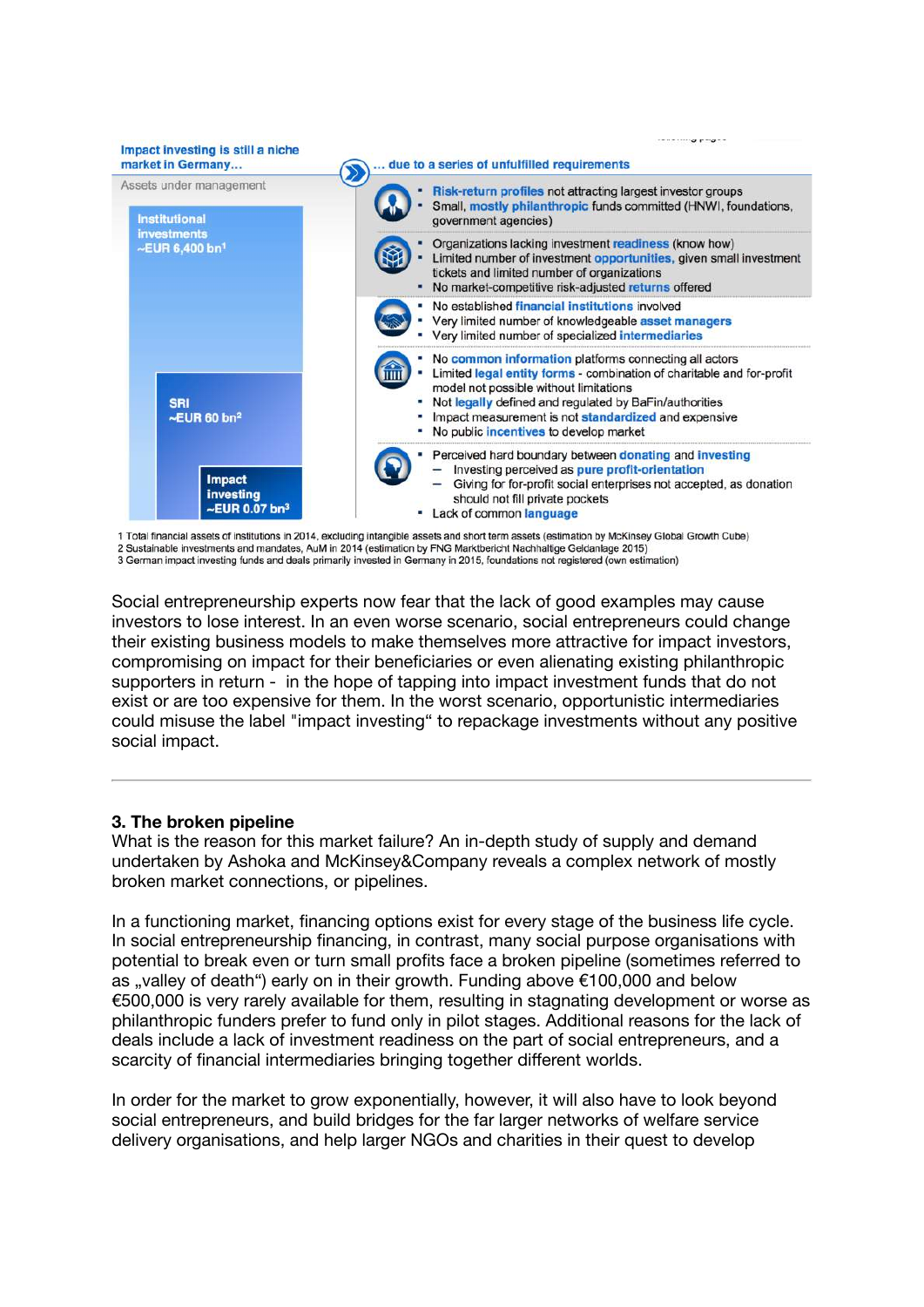additional, sustainable funding sources.



1~5% of 1,000-1,500 revenue-based social enterprises (rough estimate) 2~60% of 1,000-1,500 revenue-based social enterprises (rough estimate) 3~35% of 1,000-1,500 revenue-based social enterprises (rough estimate)

# 4. The hybrid market

If the challenge, then, is to fill the gaps between the dominating paradigms of grants and subsidies on the one end, and impact investing on the other, the solution is not one single new instrument or intermediary. The challenge lies in the fundamental assumptions of what used to be fields without any connection to each other: No investor wants to lose money, and no donor expects to see any of his money again. That space in between, however, is where many emerging social markets and transformational business models exist.

Most complex projects like, say, a new power plant, are not financed by one source of money but by puzzling together several sources of money with often quite different riskreturn-profiles. A pension fund may be invested with a low risk and low return, a venture capitalist with a much higher return for his higher risk, while a public authority provides a guarantee and is happy to lose money for a different kind of benefit. This practice is called syndication, and it has been great business for banks and other intermediaries for more than a century.

And syndication is how to fix the broken pipelines that prevent the growth of many ideas with huge potential for market-based social solutions. By combining philanthropic (and government) funds with return-seeking investments, instruments could be tailored to the needs and abilities of organisation solving social problems, and help them grow to scale. According to the Ashoka/McKinsey research, this approach could actually deliver on the promise of multiplying the funding available AND invested.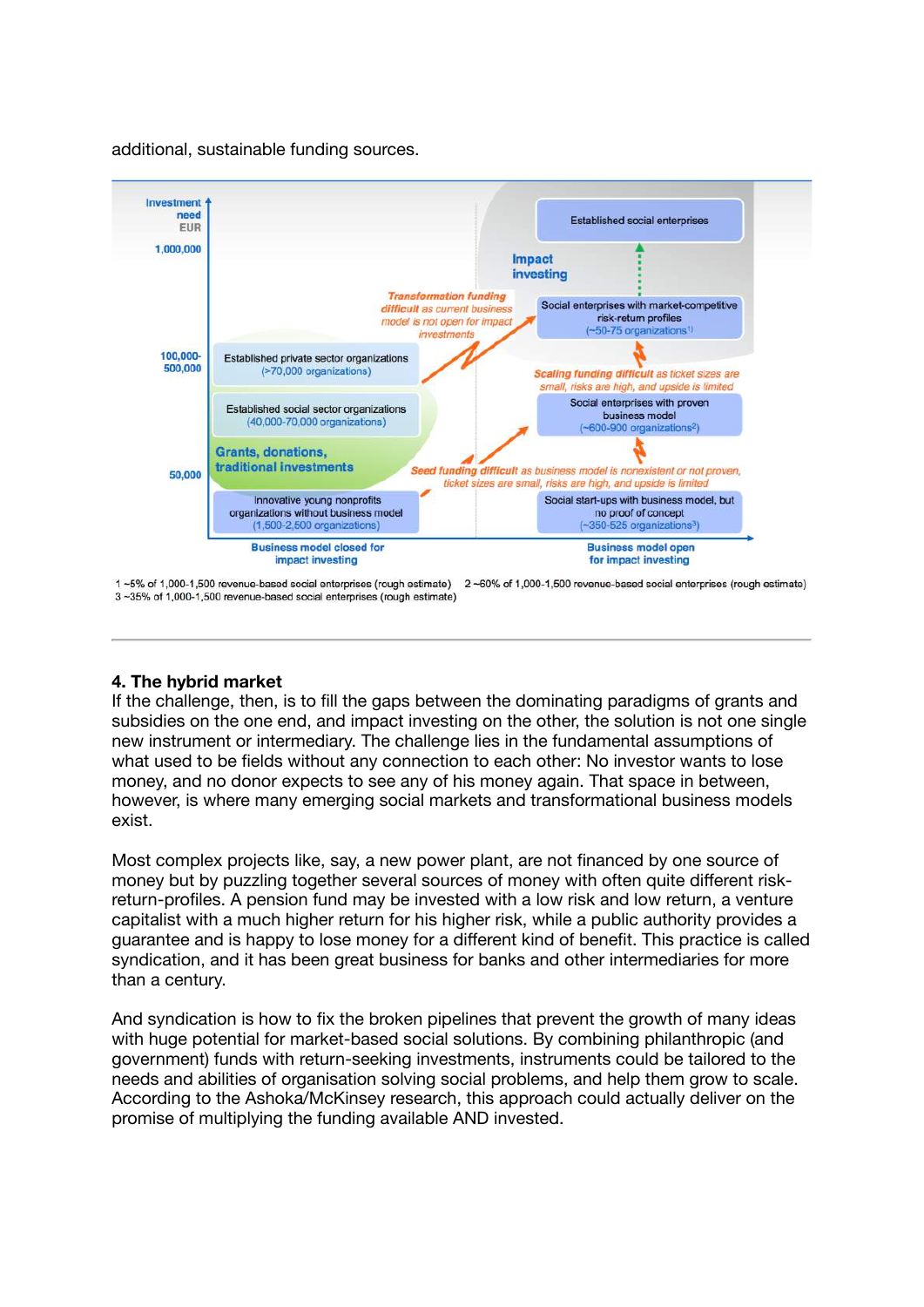

# 5. The roadmap towards a €50bn market for the good of all

The key to fulfilling the promise of impact investing thus lies not with investors but with additional players in the market, first of all the most flexible ones: philanthropists. Foundations and individual donors now need to enter the game in their own, unique way, and think of investing as donating with a full or partial return. In effect, by using grants (and in some cases part of the endowment) as puzzle pieces that can be combined in creative ways, they could deploy a broad range of financial instruments covering the full spectrum of financial returns from -100% all the way up to positive returns - and bridge the "valley of death" as well as other barriers of funding.

Doing so helps them solve three challenges: First, most grantees come back for the same money after funding ends. Using investments where possible can nudge them towards developing earned income streams and ultimately reduce financial dependency on grant makers. Secondly, foundations can spend (parts of) every Euro multiple times, and increase their portfolio even in times of low market returns. Thirdly, using both grant making and investing and everything in between replaces the one-to-one relationship of a foundation and its grantee with a more collaborative network of players that can also syndicate funding in later, far bigger rounds of investment.

The full set of roadmap recommendations goes beyond philanthropic players like foundations and individual donors. A functioning social financial market will require government financial intermediaries like the Financing Agency for Social Entrepreneurship (www.fa-se.eu) and many more. Together, they must not blindly follow the example of anglo-american markets with a completely different setup but implement a specifically German roadmap that for the first time includes only investors and investees but looks to gradually develop foundations, banks, government, intermediaries, and even the crowd as